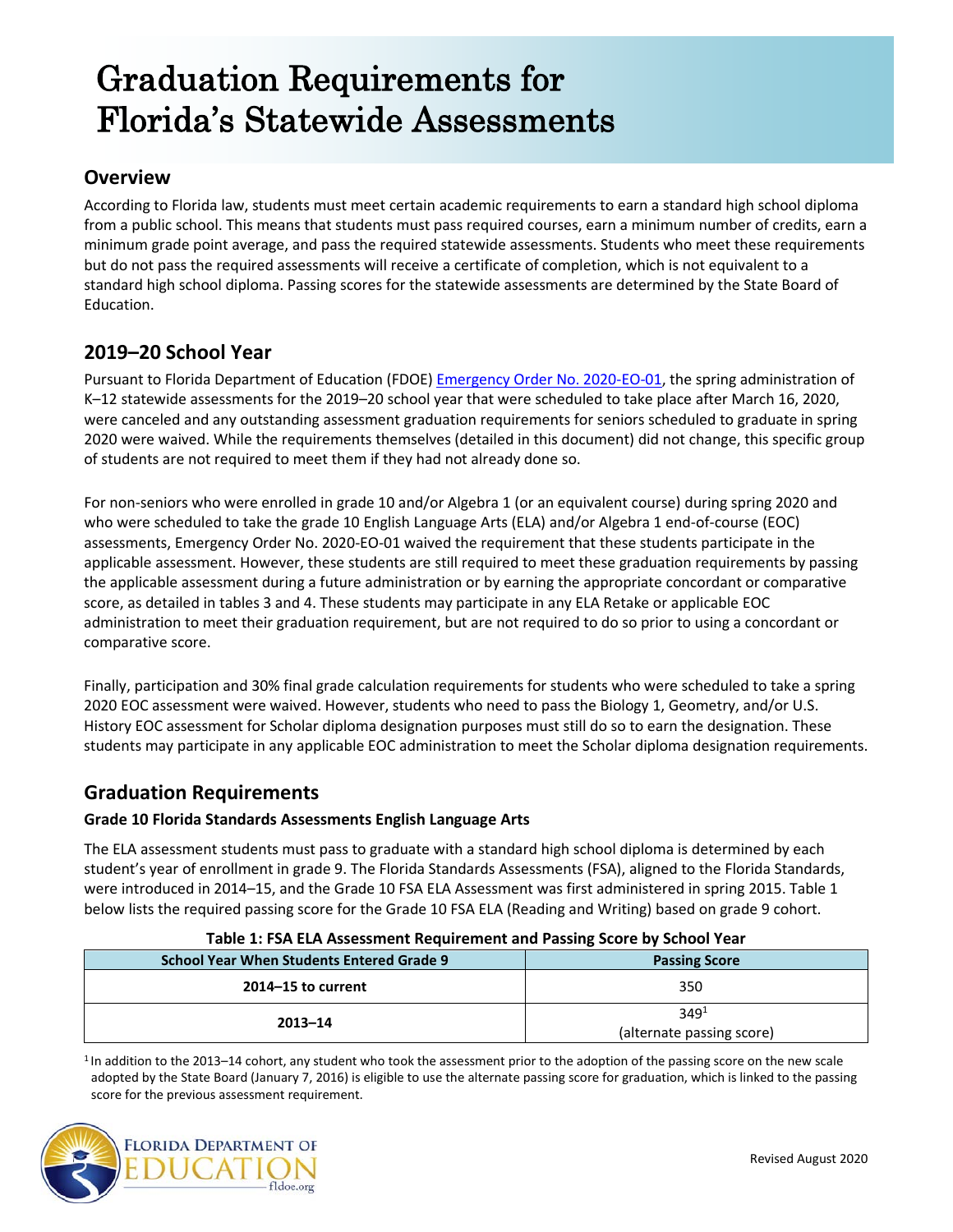For more information on the Grade 10 FSA ELA Assessment, please see the [2020–21 Florida](http://www.fldoe.org/core/fileparse.php/5663/urlt/Grade-LevelFS2021.pdf) Statewide Grade-Level [Assessments Fact Sheet.](http://www.fldoe.org/core/fileparse.php/5663/urlt/Grade-LevelFS2021.pdf)

2

#### **FSA Algebra 1 End-of-Course Assessment**

The Algebra 1 EOC assessment students must pass to graduate with a standard high school diploma is determined by when students completed Algebra 1 or an equivalent course. Students who completed an applicable course in the 2014–15 school year and beyond are required to pass the FSA Algebra 1 EOC Assessment, and the required passing score is determined by when students first participated in an FSA Algebra 1 EOC Assessment administration. The FSA Algebra 1 EOC Assessment was first administered in spring 2015. Table 2 below lists the required passing score for the FSA Algebra 1 EOC Assessment based on when the student first participated.

|  | Table 2: FSA Algebra 1 EOC Assessment Requirement and Passing Score by First Participation |  |  |  |  |
|--|--------------------------------------------------------------------------------------------|--|--|--|--|
|--|--------------------------------------------------------------------------------------------|--|--|--|--|

| <b>First Participation in FSA Algebra 1 EOC</b> | <b>Passing Score</b>      |  |  |
|-------------------------------------------------|---------------------------|--|--|
| Spring 2016 and beyond                          | 497                       |  |  |
|                                                 | 489                       |  |  |
| Spring, Summer, Fall or Winter 2015             | (alternate passing score) |  |  |

For more information on the FSA Algebra 1 EOC Assessment, please see the 2020–21 [Florida Statewide End-of-Course](http://www.fldoe.org/core/fileparse.php/5663/urlt/EOCFS2021.pdf)  [Assessments Fact Sheet.](http://www.fldoe.org/core/fileparse.php/5663/urlt/EOCFS2021.pdf)

## **Graduation Options**

- **Statewide Assessment Retakes**—Students can retake the Grade 10 FSA ELA Assessment or FSA Algebra 1 EOC Assessment each time the test is administered until they achieve a passing score, and students can continue their high school education beyond the twelfth-grade year should they need additional instruction. Students who do not pass the grade 10 ELA assessment in the spring of their tenth-grade year may retest in fall and spring of their eleventh- and twelfth-grade years. The FSA ELA Retake Assessment is administered each fall and spring administration; the FSA Algebra 1 EOC Assessment is administered in each fall, winter, spring, and summer EOC administration.
- **Concordant and Comparative Scores**—A student can also meet assessment graduation requirements by earning a concordant or comparative score as specified i[n Rule 6A-1.09422,](https://www.flrules.org/gateway/ruleNo.asp?id=6A-1.09422) Florida Administrative Code (F.A.C.). Tables 3 and 4 below and on the following page show the concordant and comparative scores students may use to satisfy assessment graduation requirements.

| Grade 10 FSA ELA or Grade 10 FCAT 2.0 Reading                         |     |  |
|-----------------------------------------------------------------------|-----|--|
| Available for all students who entered grade 9 in 2010-11 and beyond: |     |  |
| SAT Evidence-Based Reading and Writing (EBRW) $1$                     | 480 |  |
| ACT English and Reading subtests <sup>2</sup><br>18                   |     |  |
| Available only for students who entered grade 9 prior to 2018-19:     |     |  |
| SAT EBRW <sup>1</sup>                                                 | 430 |  |
| SAT Reading Subtest <sup>3</sup>                                      | 24  |  |
| <b>ACT Reading</b>                                                    | 19  |  |

#### **Table 3: Grade 10 ELA Concordant Scores**

1 Administered in March 2016 or beyond. The combined score for the EBRW must come from the same administration of the Reading and Writing subtests.

<sup>2</sup> The average of the English and Reading subtests. If the average of the two subject test scores results in a decimal (.5), the score shall be rounded up to the next whole number. The scores for the English and Reading subject tests are not required to come from the same test administration.

3 Administered in March 2016 or beyond. Students who entered grade 9 prior to 2018–19 may also use a concordant score of 430 on the SAT Critical Reading if administered prior to March 2016.

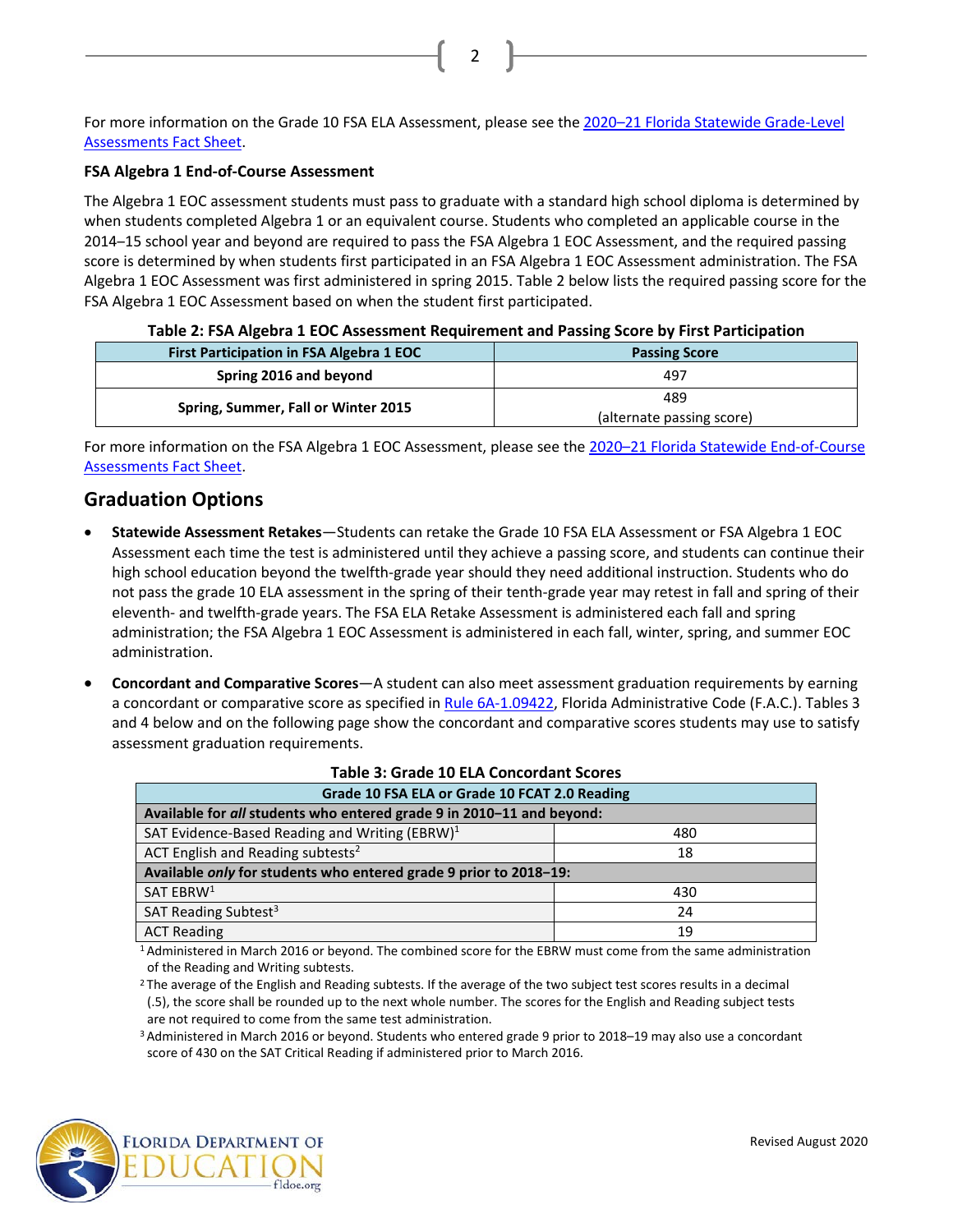| Table 4. Algebra 1 LOC Comparative Scores                                |     |  |
|--------------------------------------------------------------------------|-----|--|
| Algebra 1 EOC (FSA or NGSSS)                                             |     |  |
| Available for all students who entered grade 9 in 2010-11 and beyond:    |     |  |
| PSAT/NMSQT Math <sup>1</sup>                                             | 430 |  |
| SAT Math <sup>2</sup>                                                    | 420 |  |
| <b>ACT Math</b>                                                          | 16  |  |
| FSA Geometry EOC <sup>3</sup><br>499                                     |     |  |
| Available <i>only</i> for students who entered grade 9 prior to 2018–19: |     |  |
| <b>PERT Mathematics</b>                                                  | 97  |  |

## **Table 4: Algebra 1 EOC Comparative Scores**

3

1 Administered in 2015 or beyond. Students who entered grade 9 in 2010−11 and beyond may also use a comparative score of 39 on PSAT/NMSQT Math if it was earned prior to 2015.

2 Administered in March 2016 or beyond. Students who entered grade 9 in 2010−11 and beyond may also use a comparative score of 380 on SAT Math if it was earned prior to March 2016.

<sup>3</sup> Students eligible for either the FSA Algebra 1 EOC alternate passing score of 489 or the FSA Geometry EOC passing score of 492, as defined b[y Rule 6A-1.09422\(6\)-\(7\), F.A.C.,](https://www.flrules.org/gateway/ruleNo.asp?id=6A-1.09422) may use the alternate passing score of 492 on the FSA Geometry EOC as an Algebra 1 EOC comparative score. See the Scholar Diploma Designation section on the next page for eligibility criteria.

In accordance with section (s.) 1008.22, Florida Statutes (F.S.), all students enrolled in grade 10 are required to participate in the grade 10 ELA assessment and all students enrolled in Algebra 1 or an equivalent course are required to participate in the Algebra 1 EOC assessment, regardless of whether they have a passing concordant or comparative score on file.

• **Scholar Diploma Designation**—In accordance with s. [1003.4285\(1\)\(a\),](http://leg.state.fl.us/statutes/index.cfm?App_mode=Display_Statute&Search_String=&URL=1000-1099/1003/Sections/1003.4285.html) F.S., to qualify for a Scholar diploma designation on a standard high school diploma, a student must earn a passing score on each of the statewide assessments shown in Table 5.

|                                                                                                                   | <b>EOC Assessment</b> |              |                           |
|-------------------------------------------------------------------------------------------------------------------|-----------------------|--------------|---------------------------|
| <b>Student Entered Ninth Grade</b>                                                                                | Geometry              | Biology $11$ | U.S. History <sup>1</sup> |
| 2010-11 through 2013-14                                                                                           |                       |              |                           |
| 2014-15 and beyond                                                                                                | х                     | х            | х                         |
| <sup>1</sup> A student meets this requirement without passing the Biology 1 or U.S. History EOC assessment if the |                       |              |                           |
| student is enrolled in an Advanced Placement (AP), International Baccalaureate (IB), or Advanced                  |                       |              |                           |
| International Certificate of Education (AICE) Biology 1 or U.S. History course and the student:                   |                       |              |                           |
| o Takes the respective AP, IB, or AICE assessment, and                                                            |                       |              |                           |
| o Earns the minimum score to earn college credit.                                                                 |                       |              |                           |

#### **Table 5: Passing Scores Required for a Scholar Diploma Designation**

The passing score for each EOC assessment is the minimum score in Achievement Level 3 (see the Assessment Results section on the **End-of-Course Assessments page** on the FDOE website).

The passing score for the FSA Geometry EOC Assessment was adopted in State Board of Education rule in January 2016. For students who took the FSA Geometry EOC Assessment in the 2014–15 school year or in 2016 prior to the adoption of passing scores, the alternate passing score is **492**, which corresponds to the passing score of 396 for the Next Generation Sunshine State Standards (NGSSS) Geometry EOC Assessment, last administered in December 2014. Students who are eligible for this alternate passing score may also use it as a comparative score for the Algebra 1 EOC graduation requirement.

• **Waivers of Results for Students with Disabilities**—Students with disabilities working toward a standard high school diploma are expected to participate in statewide, standardized assessments. State law, however, provides for a waiver of statewide, standardized assessment results for graduation purposes for students with disabilities whose abilities cannot be accurately measured by the assessments. Pursuant to s. 1008.22(3)(c)2., F.S., "A student with a disability, as defined in s. 1007.02(2), for whom the individual education plan (IEP) team

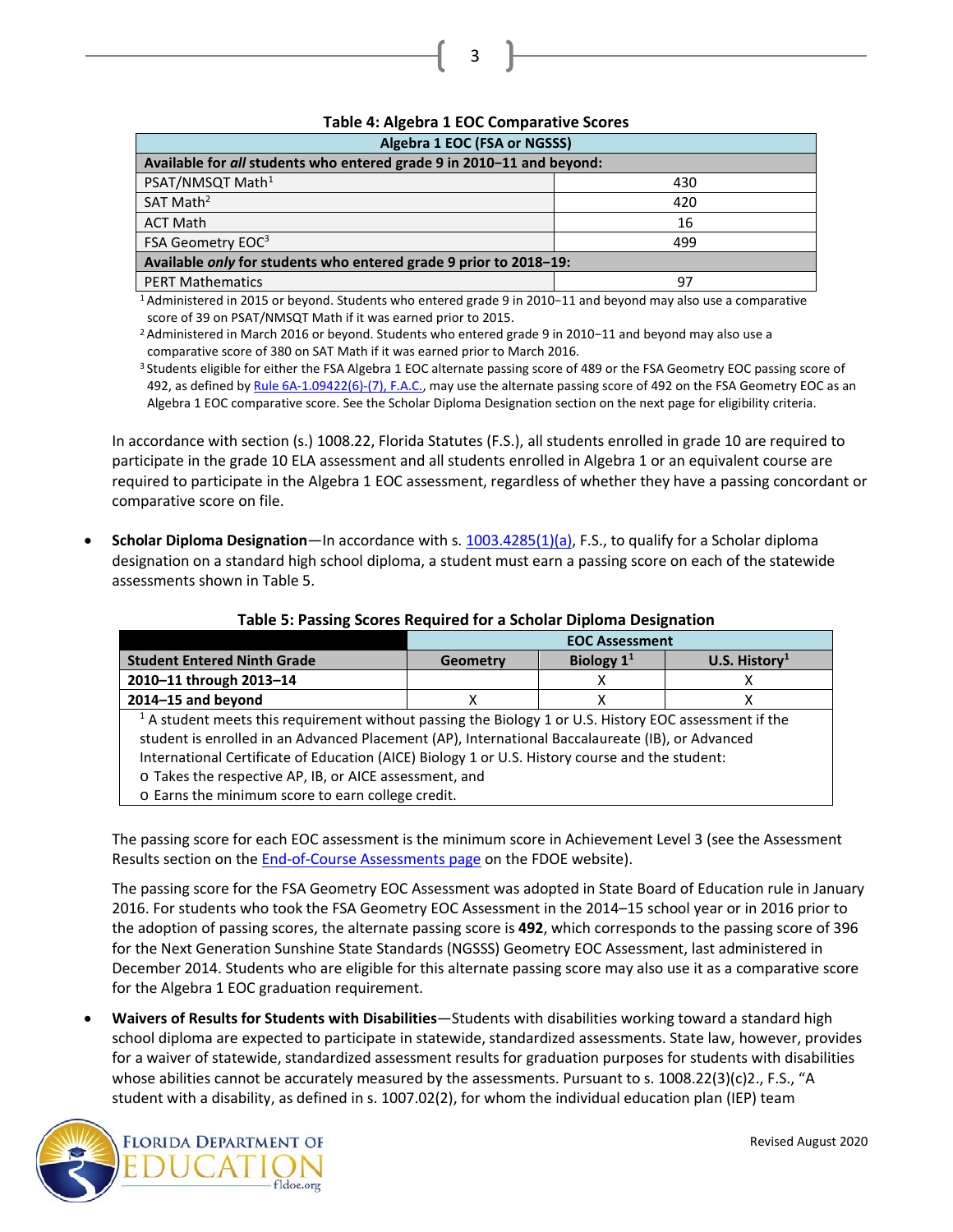determines that the statewide, standardized assessments under this section cannot accurately measure the student's abilities, taking into consideration all allowable accommodations, shall have assessment results waived for the purpose of receiving a course grade and a standard high school diploma. Such waiver shall be designated on the student's transcript." For additional information, visit th[e Bureau of Exceptional Education and Student](http://www.fldoe.org/academics/exceptional-student-edu)  [Services webpage.](http://www.fldoe.org/academics/exceptional-student-edu)

4

• **High School Equivalency Diploma Program (2014 GED® Test)**—The high school equivalency diploma program is designed to provide an opportunity for adults who have not graduated from high school to earn a GED®, the only state-approved high school equivalency diploma, by measuring the major academic skills and knowledge associated with a high school program of study, with increased emphasis on workplace and higher education. The state selected the 2014 GED® test as the assessment for the high school equivalency program during a competitive process conducted in 2014. The 2014 GED® test includes four required content area tests: Reasoning through Language Arts, Mathematical Reasoning, Science, and Social Studies. It is a computer-based test. Passing the test may require some preparation. Adult education programs located in school districts, colleges, and community organizations provide instruction and the opportunity to practice the skills necessary to meet the minimum passing score of **145**. The FDOE website has additional information and resources regarding th[e GED®](http://www.fldoe.org/academics/career-adult-edu/hse/)  [test](http://www.fldoe.org/academics/career-adult-edu/hse/) and the [high school equivalency program.](http://www.fldoe.org/academics/career-adult-edu/adult-edu/2018-2019-adult-edu-curriculum-framewo.stml)

## **Previous Scores Required for Graduation**

#### **Previous assessment requirements beginning with students originally scheduled to graduate in 2004 are as follows:**

- Students who entered grade 9 in the 2000–01 school year through the 2008–09 school year and were originally scheduled to graduate between 2004 and 2013 were required to earn passing scores on grade 10 FCAT Reading and Mathematics assessments, or their equivalents.
- Students who entered grade 9 in the 2009–10 school year were required to earn an alternate passing score (comparable to the passing score for Grade 10 FCAT Reading) on Grade 10 FCAT 2.0 Reading and a passing score on Grade 10 FCAT Mathematics, or their equivalents.
- Students who entered grade 9 in the 2010–11 school year through the 2012–13 school year were required to earn a passing score of **245** on the Grade 10 FCAT 2.0 Reading Assessment.
- Students who completed Algebra 1 or an equivalent course in the 2011−12 school year through the 2013−14 school year were required to earn a passing score of **399** on the NGSSS Algebra 1 EOC Assessment.

#### **Students with these requirements currently have the following opportunities to meet them:**

- Students whose graduation requirement is Grade 10 FCAT Reading must earn an alternate passing score (see Table 1) on the FSA ELA Retake or a concordant score as described in Table 3.
- Students whose graduation requirement is Grade 10 FCAT Mathematics must earn a score comparative to the Algebra 1 EOC as described in Table 4. Students may also meet the FCAT Mathematics requirement by passing the FSA Algebra 1 EOC Assessment.
- Students whose graduation requirement is Grade 10 FCAT 2.0 Reading may satisfy this requirement by earning the alternate passing score of **349** on the FSA ELA Retake or by earning a concordant score as described in Table 3.
- Students whose graduation requirement is the NGSSS Algebra 1 EOC Assessment may satisfy this requirement by earning the alternate passing score of **489** on the FSA Algebra 1 EOC Assessment or by earning a comparative score as described in Table 4.
	- Note: Students who entered grade 9 in the 2010–11 school year were required to earn course credit in Algebra 1 or an equivalent course and participate in the NGSSS Algebra 1 EOC Assessment. The results of the NGSSS Algebra 1 EOC Assessment must constitute 30% of these students' final course grade, but there is not a passing requirement for this cohort of students.

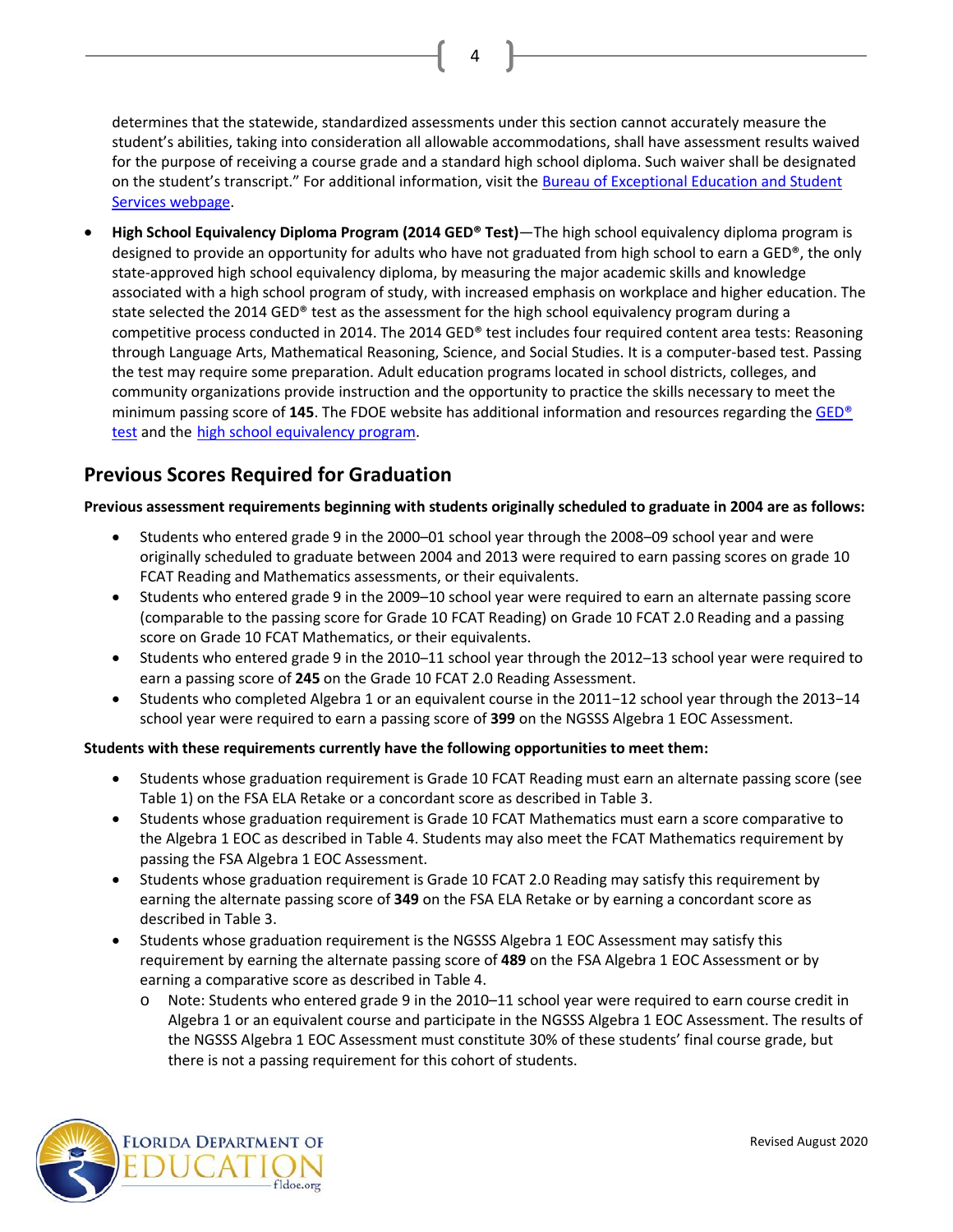The required passing and concordant scores for students who entered grade 9 from 2000–01 to 2009–10 are provided in Table 6 below.

5

**Class of 2003**—Students who were originally scheduled to graduate in 2003 may satisfy their graduation requirement by earning a score of **339** on the Grade 10 FSA ELA Assessment, which is equivalent to a score of **236** on Grade 10 FCAT 2.0 Reading Assessment. The Mathematics requirement for Class of 2003 students is the same as that described in Table 6.

**High School Competency Test (HSCT) Requirement**—The HSCT State Board Rule [\(6A-1.09421, F.A.C.\)](https://www.flrules.org/gateway/ruleno.asp?id=6A-1.09421) was repealed in fall 2015. Students who were scheduled to graduate in 2002 or earlier and have not passed the HSCT as part of their graduation requirements will need to enroll in an adult education program to earn a standard high school diploma. In accordance wit[h Rule 6A-6.020, F.A.C.,](https://www.flrules.org/gateway/ruleNo.asp?id=6A-6.020) those who enter adult high school after their ninth-grade cohort has graduated or who are not part of a ninth-grade cohort must meet the current grade 12 cohort's graduation requirements that are in effect the year they enter adult high school.

| <b>Assessment</b>                                                                                                                                                                                                                                                                                                                                   | <b>Reading</b>                                                                                                                                                                                                                                                                                                                                                                                                                                                                                                                                   | <b>Mathematics</b>        |
|-----------------------------------------------------------------------------------------------------------------------------------------------------------------------------------------------------------------------------------------------------------------------------------------------------------------------------------------------------|--------------------------------------------------------------------------------------------------------------------------------------------------------------------------------------------------------------------------------------------------------------------------------------------------------------------------------------------------------------------------------------------------------------------------------------------------------------------------------------------------------------------------------------------------|---------------------------|
| <b>FCAT</b>                                                                                                                                                                                                                                                                                                                                         | 1926 (scale score of 300)                                                                                                                                                                                                                                                                                                                                                                                                                                                                                                                        | 1889 (scale score of 300) |
| <b>FCAT 2.0</b>                                                                                                                                                                                                                                                                                                                                     | 241 <sup>1</sup>                                                                                                                                                                                                                                                                                                                                                                                                                                                                                                                                 | N/A                       |
| <b>SAT Concordant Score</b>                                                                                                                                                                                                                                                                                                                         | SAT administered prior to March 2016<br>For students who entered grade 9 in 2006-07 or earlier:<br>410 - Critical Reading<br>For students who entered grade 9 in 2007-08, 2008-09, or<br>$2009 - 10$ :<br>420 - Critical Reading<br>SAT administered after March 2016<br>For students who entered grade 9 in 2006-07 or earlier:<br>410 - Evidence-Based Reading and Writing (EBRW) OR<br>22 - Reading Subtest<br>For students who entered grade 9 in 2007-08, 2008-09, or<br>$2009 - 10$ :<br>$420 - EBRW$<br><b>OR</b><br>23 – Reading Subtest | $340^2$                   |
| <b>ACT Concordant Score</b>                                                                                                                                                                                                                                                                                                                         | 15 (for students who entered grade 9 in 2006-07 or earlier)<br>18 (for students who entered grade 9 in 2007-08, 2008-09, or<br>$2009 - 10$                                                                                                                                                                                                                                                                                                                                                                                                       | 15                        |
| <sup>1</sup> Students who participated in the spring 2011 Grade 10 FCAT 2.0 Reading Assessment received scores called FCAT                                                                                                                                                                                                                          |                                                                                                                                                                                                                                                                                                                                                                                                                                                                                                                                                  |                           |
| Equivalent Scores that were reported on the FCAT score scale, and the passing score was 1926 (scale score of 300).                                                                                                                                                                                                                                  |                                                                                                                                                                                                                                                                                                                                                                                                                                                                                                                                                  |                           |
| This is comparable to a score of 241 on the FCAT 2.0.                                                                                                                                                                                                                                                                                               |                                                                                                                                                                                                                                                                                                                                                                                                                                                                                                                                                  |                           |
| $2A$ concordant score of 370 on SAT Mathematics was previously established in 2003 as an alternative for the Grade                                                                                                                                                                                                                                  |                                                                                                                                                                                                                                                                                                                                                                                                                                                                                                                                                  |                           |
| 10 FCAT Mathematics requirement. This alternative passing score was lowered to a score of 340 after a concordance<br>in the development of the March of the 1990 and the control of the control of the CAT Christmas and the development of the control of the control of the control of the control of the control of the control of the control o |                                                                                                                                                                                                                                                                                                                                                                                                                                                                                                                                                  |                           |

#### **Table 6: Passing Scores for Students Entering Grade 9 from 2000–01 to 2009–10**

study was conducted in November 2009 on a revised, more challenging version of the SAT. Students required to pass FCAT Mathematics for graduation may submit a score of 340 or higher regardless of their year of enrollment in grade 9 if the score is dated March 2005 and beyond.